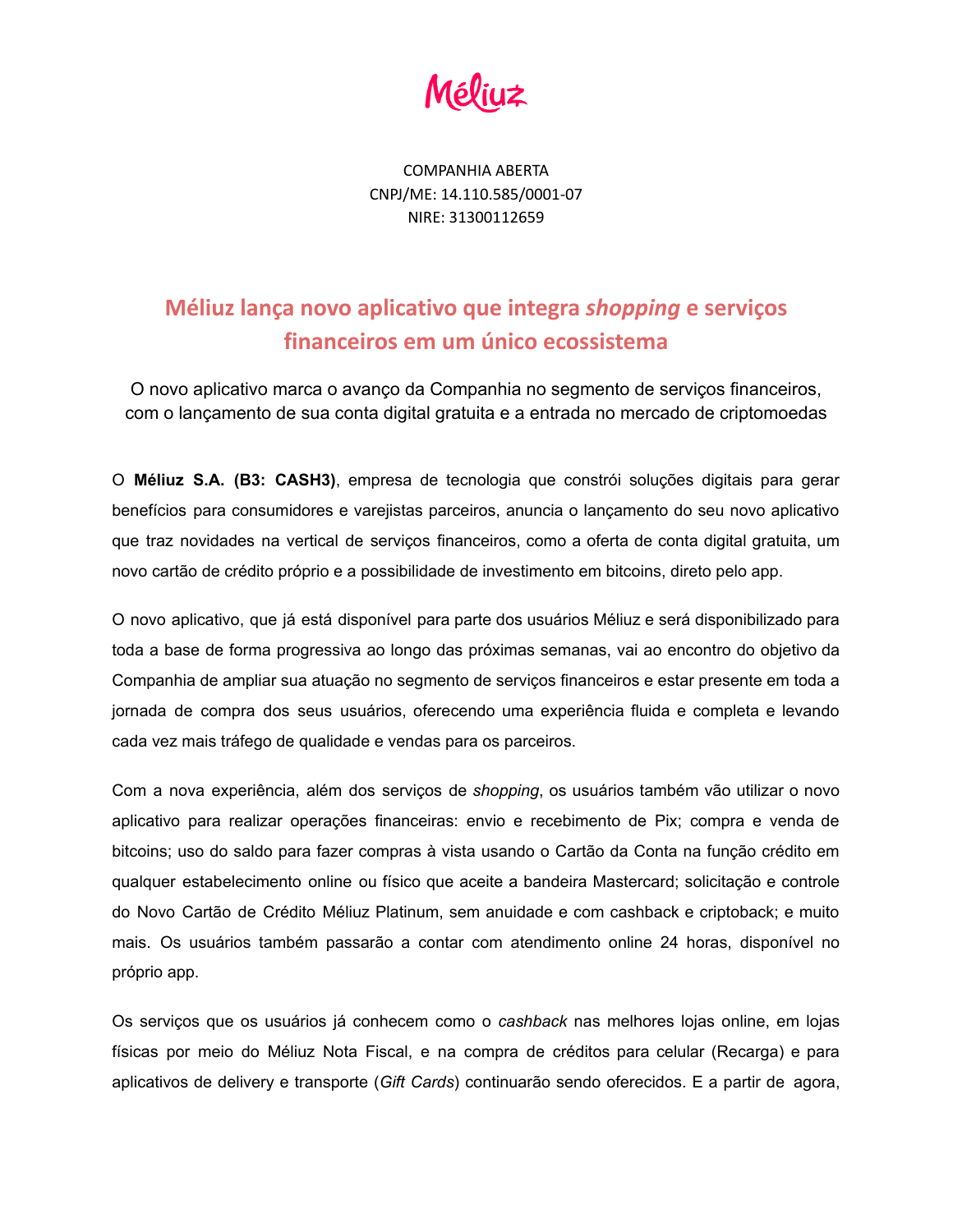## Méliu≠

os clientes poderão usar o dinheiro de volta de várias formas: envio via Pix para contas de todos os bancos, compra de bitcoin, transferência para a conta no Méliuz e saque em caixas eletrônicos. Além disso, em breve, poderão optar pelo *criptoback*, ou seja, receber o dinheiro de volta em bitcoin.

"O lançamento do novo app é um passo muito importante em direção ao nosso objetivo de posicionar o Méliuz como a melhor solução de *shopping*, tanto para os consumidores quanto para as lojas parceiras. Com a inclusão dos novos serviços financeiros integrados à uma experiência de compra fluida e sem fricção, conseguimos ajudar nossos usuários a alcançarem aquilo que desejam comprar, ao mesmo tempo em que conseguimos ser mais eficientes em alavancar os nossos parceiros, trazendo novas soluções e ferramentas que tornam a jornada de consumo mais fácil, incentivando assim as vendas. A construção dessa experiência única e integrada é uma evolução necessária para podermos ser a melhor solução de shopping, desde o aspiracional dos nossos clientes à conclusão da compra em um dos nossos parceiros", explica Israel Salmen, sócio fundador e Presidente do Méliuz.

A primeira versão do novo aplicativo será liberada aos poucos para os clientes da empresa, que poderão continuar usando normalmente o app anterior enquanto o lançamento não é concluído para 100% da base. "Vamos fazer um lançamento gradual para garantirmos a qualidade do produto e mantermos o controle sobre a oferta dos novos serviços, da forma como sempre fizemos no Méliuz.", comenta Israel.

O Novo Cartão de crédito Méliuz é um dos lançamentos mais esperados pelos usuários - mais de 700 mil pessoas já se inscreveram na Lista de [Espera](https://www.meliuz.com.br/lista-espera) para ter prioridade na análise de crédito. Com bandeira Mastercard Platinum, o novo cartão será internacional e multifuncional e chegará ao mercado nas funções crédito, débito e cartão pré-pago. Todas as modalidades terão versão física e virtual e serão gratuitas, sem nenhuma taxa de anuidade ou mensalidade. Além disso, vão contar com inovações como recompensa em criptomoedas (*criptoback*), experiência *digital first* e mais segurança por ser o primeiro cartão do Brasil a ser emitido sem a tarja magnética, o que incentiva o uso da função *contactless* e dificulta a clonagem do cartão.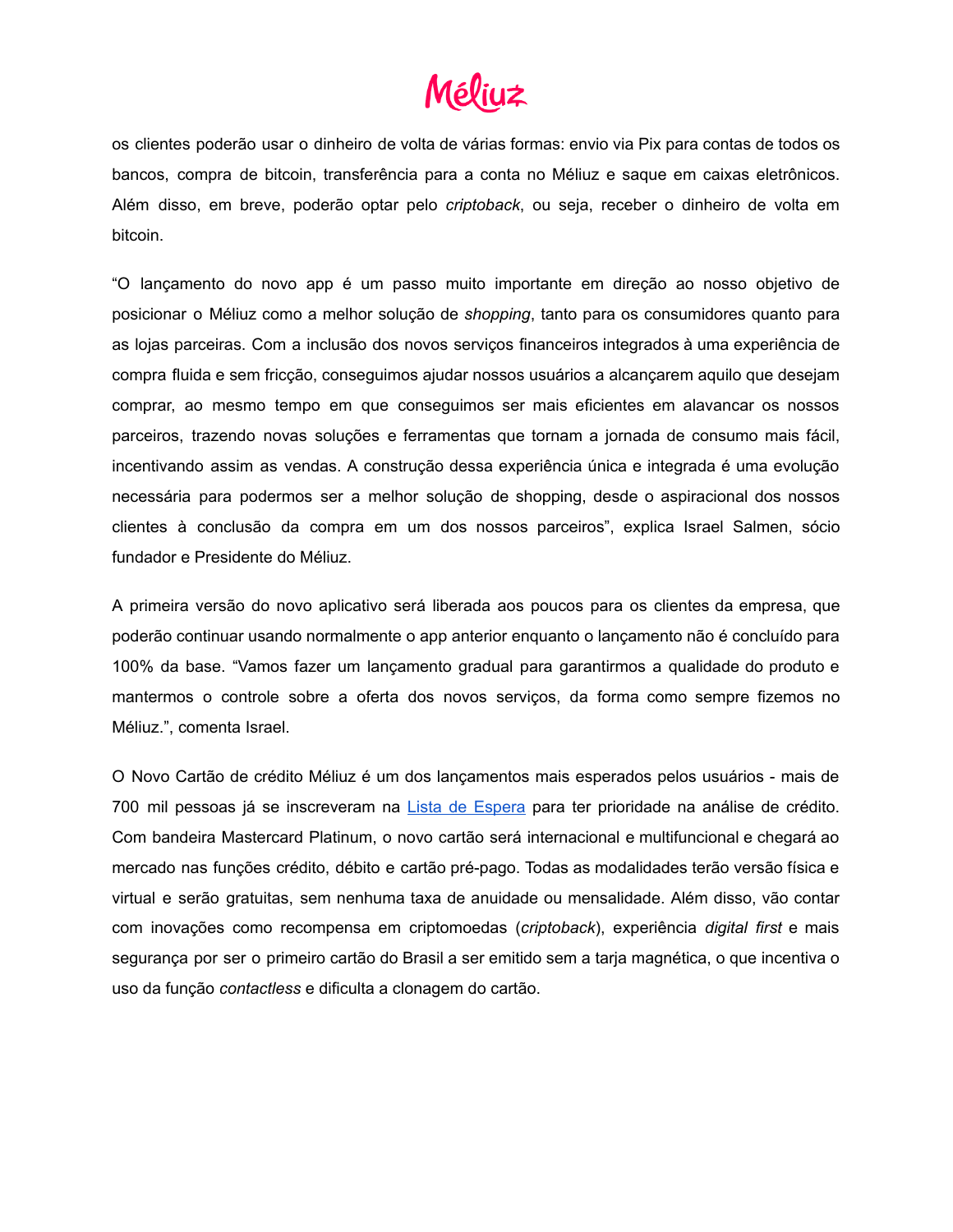# Méliuz

Apesar de já trazer muitas novidades, o *roadmap* de lançamento de novos serviços é extenso. O time de produtos já está trabalhando no desenvolvimento de novas features que serão lançadas gradativamente ao público, como rendimento em conta, portabilidade de salário e mais possibilidades de uso do *cashback*. "Estamos diante de mais um *Day One*, mas com a certeza de que o DNA do Méliuz vai estar em tudo o que temos para entregar aos nossos usuários, parceiros e acionistas nos próximos meses", finaliza Israel Salmen.

Belo Horizonte, 31 de janeiro de 2022

**Luciano Cardoso Valle Diretor Financeiro e Diretor de Relações com Investidores**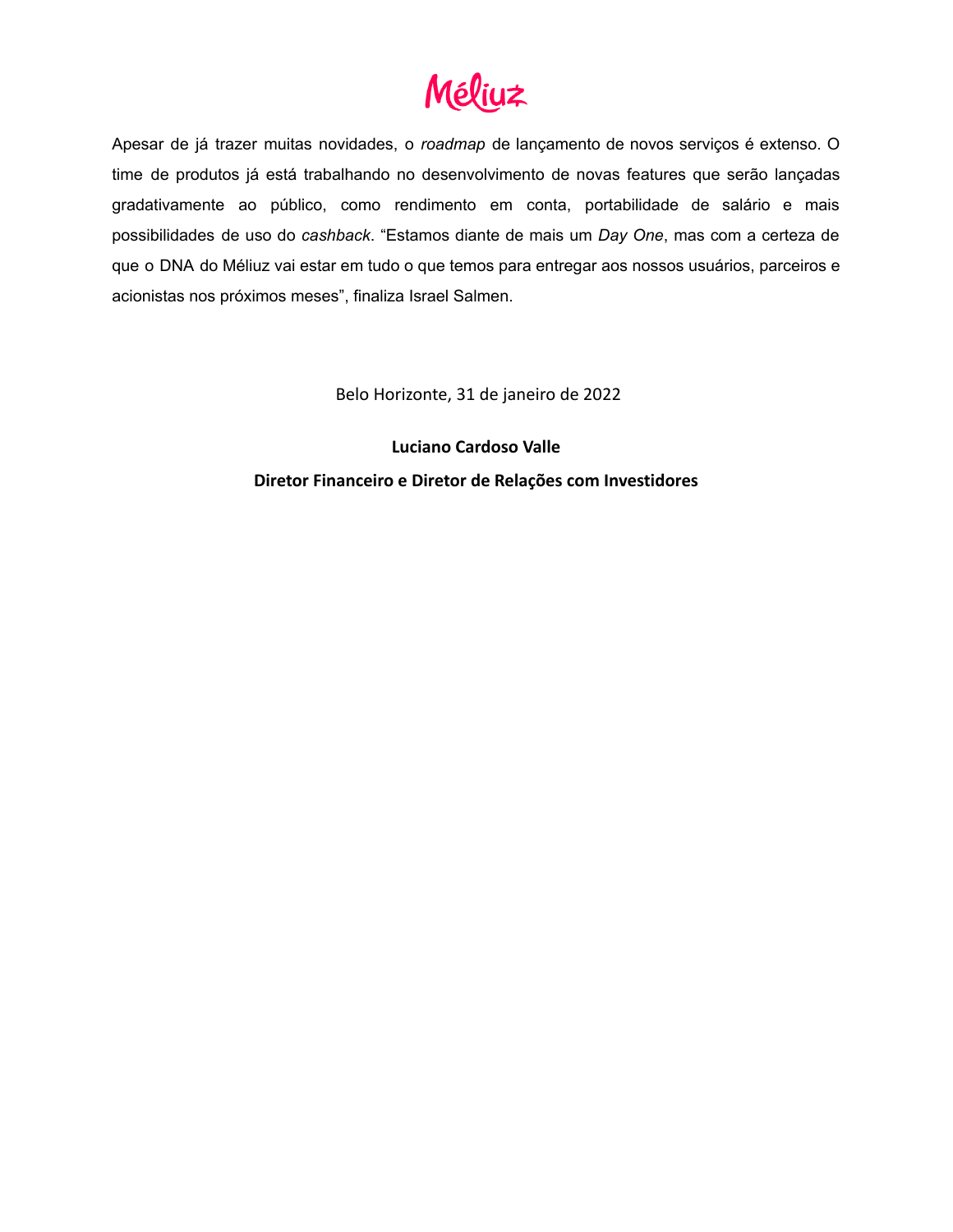LISTED COMPANY CNPJ/ME: 14.110.585/0001-07 NIRE: 31300112659

### **Méliuz launches a new app that integrates shopping and financial services in a single ecosystem**

The new app marks the company's advancement in the financial services segment, with the launch of its free digital account and the entry into the cryptoassets market.

**Méliuz SA (B3: CASH3)**, a technology company that builds digital solutions to generate benefits for consumers and partner retailers, announces the launch of its new application that brings new features in the financial services vertical, such as a free digital account, a new own credit card and the possibility of investing in bitcoins, directly on the app.

The new application, which is already available for a part of Méliuz users and will be made available to the entire base progressively over the next few weeks, meets the Company's objective of expanding its operations in the financial services segment and of making itself present throughout the entire purchase journey of its users, offering them a fluid and thorough experience, at the same time that it provides more quality traffic and sales to its partners.

With the new experience, in addition to shopping, users will also be able to use the new application for carrying out financial operations, for instance: sending and receiving Pix (which is the instant payments system in Brazil); buying and selling bitcoins; using of the account balance to make cash purchases using the Account Card in the credit function at any online or physical establishment that accepts the Mastercard brand; requesting and managing the New Méliuz Platinum Credit Card, that has no annuities and which provides cashback and cryptoback; and much more. Users will also have access to a 24/7 online service, available within the app itself.

The services that users already know  $-$  such as cashback in the best online stores, in physical stores (through Méliuz Invoice), and in the purchase of credits for cell phones (mobile top-up) and for delivery and transport applications (gift cards) – will continue to be offered. And from now on, customers will be able to receive cashback in several ways: sending money via Pix to accounts from any bank, buying bitcoin, transferring to the Méliuz account and withdrawing from ATMs. In addition,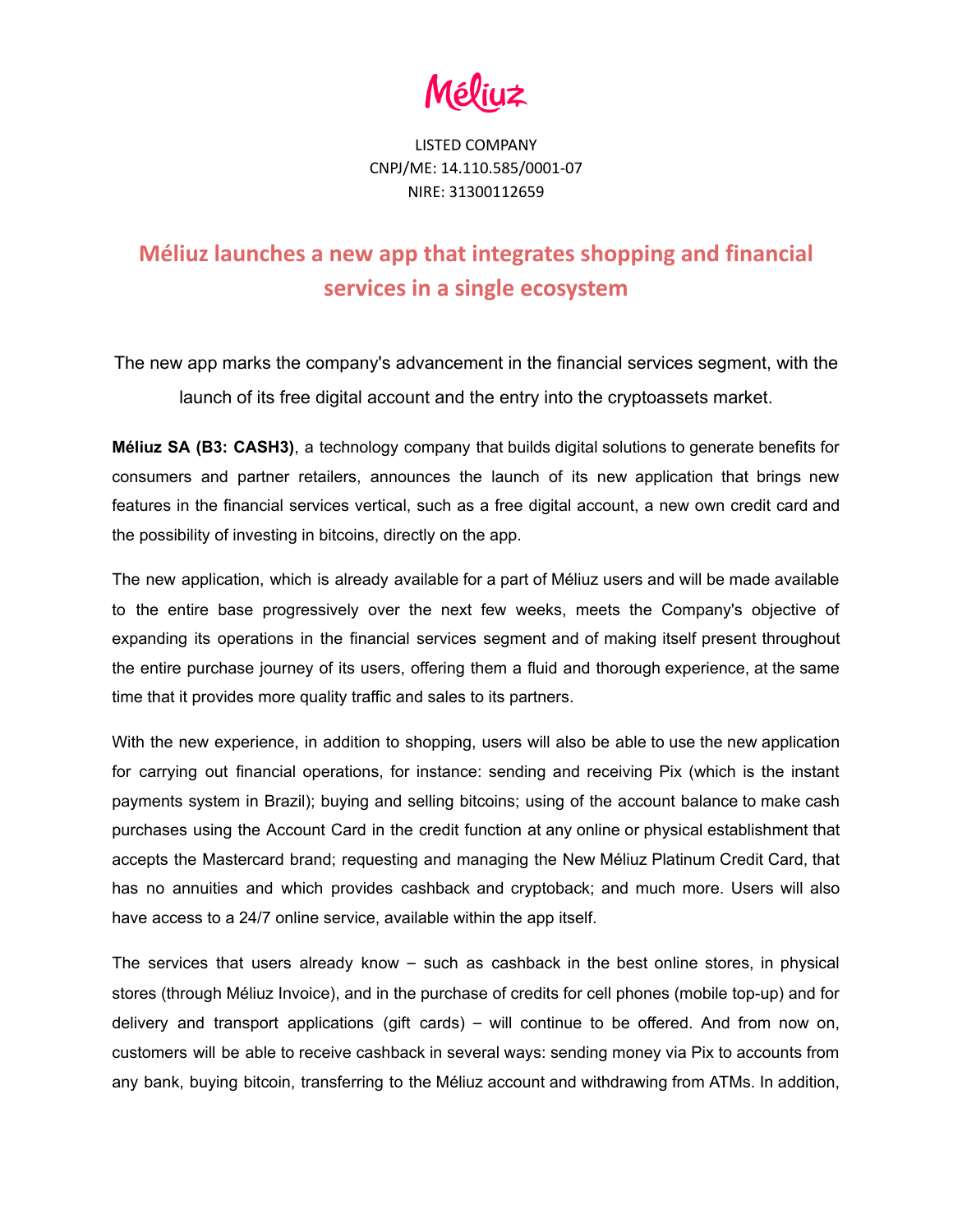# Méliuz

they will soon be able to opt for cryptoback, that is, receive their money back in the form of bitcoin.

"The launch of the new app is a very important step towards our goal of positioning Méliuz as the best shopping solution, both for consumers and for partner stores. With the inclusion of new financial services integrated into a fluid and frictionless shopping experience, we will be able to help our users achieve what they wish to buy, at the same time that we will be more efficient in bolstering our partners, bringing new solutions and tools that make the consumer journey easier and, thus, encouraging sales. Building this unique and integrated experience is a necessary evolution for us to be the best shopping solution, helping our customers from the moment of their initial aspiration up to the conclusion of the purchase with one of our partners", explains Israel Salmen, founding partner and CEO of Méliuz.

The first version of the new app will be released gradually to the company's customers, who will be able to continue using the previous app normally until the launch is completed for 100% of the base. "We are going to make a gradual launch to guarantee the quality of the product and maintain control over the offer of the new services, as we have always done at Méliuz", comments Israel.

The new Méliuz Card is one of the most awaited launches by users – more than 700 thousand people have already signed up for the [Waiting](https://www.meliuz.com.br/lista-espera) List to have priority in credit analysis. With the Mastercard Platinum brand, the new card will be international and multifunctional and will be available in credit, debit and prepaid functions. All modalities will have a physical and virtual versions and will be free, without any annual or monthly fee. In addition, they will have innovations such as rewards in cryptocurrencies (cryptoback), a digital first experience and more security, as the card will be first in Brazil to be issued without the magnetic stripe, hence encouraging the use of the contactless function and making card cloning difficult.

Despite already bringing many new features in this first moment, the roadmap for launching new services is extensive. The product team is already working on the development of new features that will be gradually released to the public, such as interest-bearing account, salary portability and more possibilities for using cashback. "We are facing yet another Day One, but with the certainty that Méliuz's DNA will be in everything we have to deliver to our users, partners and shareholders in the coming months", concludes Israel Salmen.